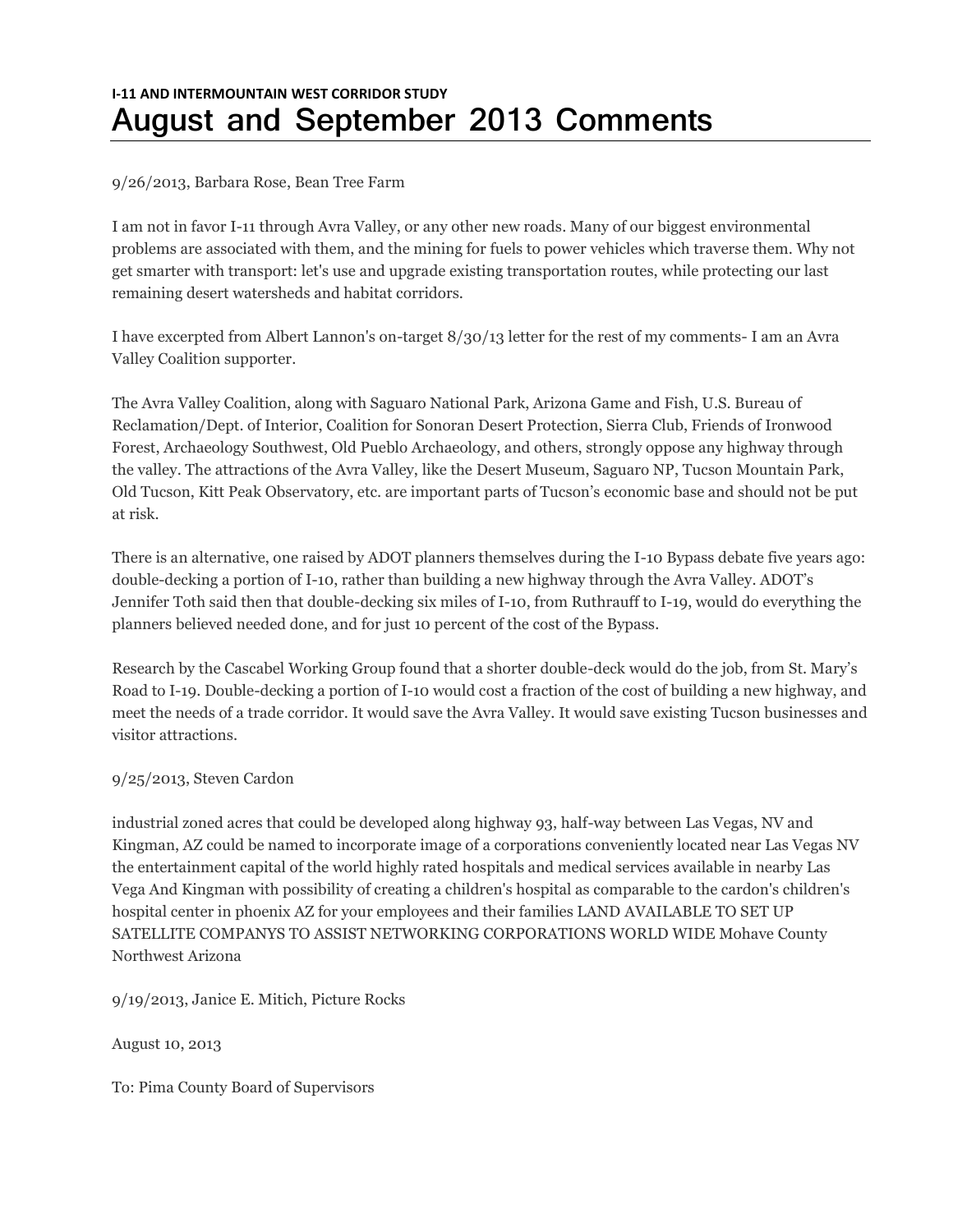My name is Janice E. Mitich, and I have live at [address omited], in Picture Rocks, for twenty-seven years. I served on the Marana Unified Schools' Governing Board for sixteen years, and on the Marana Arts Council for five years.

I am a member of an ever-growing group of people opposing the proposed interstate I-11 through Avra Valley.

In 1990, several groups asked the Environmental Protection Agency to assess the evidence that racial minorities and low-income communities bore higher environmental risk burdens than the general population, to consider what the EPA might do about any identified disparities of environmental injustice, and to prioritize environmental equity.

The EPA strongly believes that all Americans, regardless of race, color, national origin, or economic circumstance should be able to live in a clean, healthy environment. Because many Native Americans, people of color, and those with low-incomes suffer a disproportionate burden of health consequences due to the siting of industrial plants, waste dumps, freeways, etc. in the areas where they live, and because members of these groups are more likely to have jobs that expose them to pesticides or other toxic chemicals, the Agency established the Office of Environmental Justice in 1992.

In 1994, President Clinton signed an Executive Order focusing federal attention on incidents of environmental discrimination, and ordered all federal agencies to develop environmental justice strategies to provide members of minorities and low-income communities, access to public information and opportunities for public participation in matters relating to human health or the environment.

We, and our families, are the primary stakeholders in this proposal. We will be living with the air pollution, noise pollution, and light pollution as a result of increased vehicle emissions. More importantly, the stated purpose of building I-11 is to remove semi-truck traffic from I-10 and to facilitate semi-truck traffic carrying produce from Mexico to destinations in the United States. Residents in Avra Valley and Picture Rocks will be exposed to increased emissions from these diesel engines. Foreign trucks may be operating under less stringent emission regulations.

The World Health Organization, announced in June, 2012, that diesel engine emissions, "…cause cancer and belong in the same potentially deadly category as asbestos, arsenic and mustard gas." (Read more: [http://www.dailymail.co.uk/health/article-2158574/Diesel-engine-exhaust-fumes-major-cancer](http://www.dailymail.co.uk/health/article-2158574/Diesel-engine-exhaust-fumes-major-cancer-risk.html#ixzz2bYgt7jAy)[risk.html#ixzz2bYgt7jAy](http://www.dailymail.co.uk/health/article-2158574/Diesel-engine-exhaust-fumes-major-cancer-risk.html#ixzz2bYgt7jAy) ) Not only was diesel engine exhaust linked to lung cancer, it was also linked to increased incidents of bladder cancer.

An un-addressed consequence of routing a freeway in our valley, will be the increased trafficking of illegal drugs by vehicle instead of coyotes, horses, mules, and illegal immigrants. Presently the rigors of crossing the desert on foot has curtailed the movement of illegal drugs. Your proposed interstate freeway will provide a speedy corridor for drug transportation from Mexico to Casa Grande, Phoenix, Las Vegas, Las Angeles, and points east, west, and north.

Avra Valley and Picture Rock residents have already suffered from Pima County's and the Town of Marana's decisions to allow the siting of industry in our neighborhoods:

1. Portland Cement Plant and their limestone mine which has removed one of the two Twin Peaks and has tailing piled up hundreds of feet above the ground. It is a known fact that the plant increases its release of smoke stack emissions under the cover of darkness.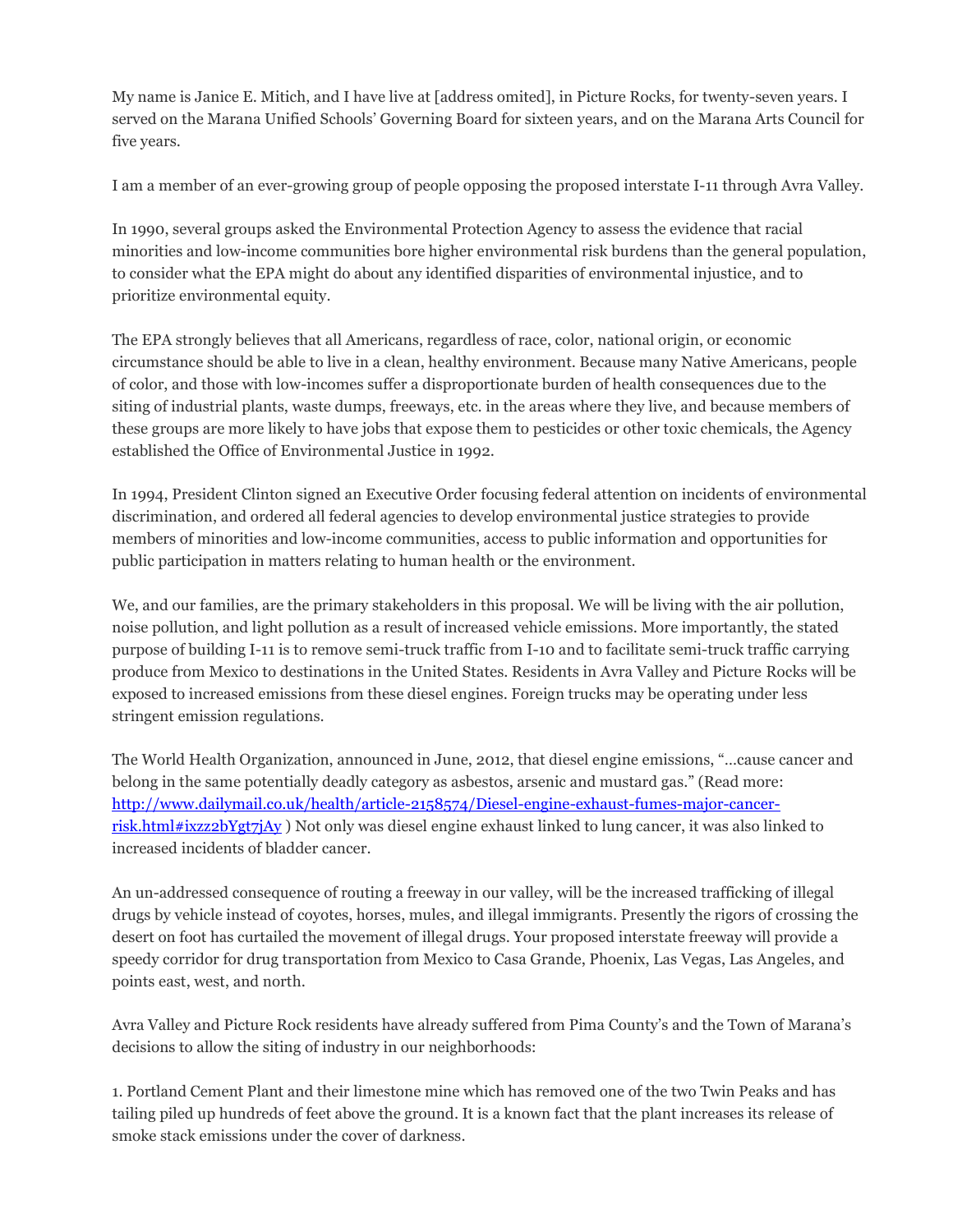2. CAP canal was routed right through Avra Valley. Residents were forced to listen to the sounds of heavy equipment running 24 hours a day, for months, until we obtained a court order shutting down operations from midnight to 6 a.m.

3. The Marana Airport is expanding every day, increasing the amount of air traffic, noise, and engine emissions.

4. The new huge landfill on Vice Mayor Kai's former farmland is less than ¼ mile from an established housing development.

5. Heavy garbage trucks are tearing up our roads as they deliver trash to the new landfill. Side loaders, when full, weight from 5 - 6 tons; back loaders, 9 -11 tons.

6. The sand and gravel pit, with its so unattractive dirt berm built to "hide" its operations, releases increased emissions of particulates (dust and exhausts) at night time when it is less visible.

7. Heavy trucks transporting materials from the sand and gravel pit, tear up our roads.

8. The newly installed solar farm near Marana High School on land rented from Vice Mayor Kai, is very photogenic.

9. Marana has proposed building a sports complex west of the Tucson Mountains, with all the traffic, noise, and light pollution associated with large sport complexes.

10. Tangerine land fill is still operational with a life expectancy of ten or more years.

11. Silverbell Mine is still operational.

12. The Town of Marana's Development Plans include attracting heavy industry along the Avra Valley Road corridor.

The Town of Marana has become very adept at carefully annexing only the land necessary for rezoning to facilitate the siting of industry, while leaving surround communities in the County. This effectively disenfranchises potential town voters whose votes could adversely affect rezoning plans and the make-up of the Town Council. More importantly, this prevents the participation of all the county neighbors in matters that pose a danger to their health and their environment.

If you, the Pima County Board of Supervisors, ignore the numerous concerns expressed by Pima County residents regarding the location of I-11, we will file a report with the EPA, asking them to investigate our claims that the Town of Marana and Pima County has denied us Environmental Justice and has, in fact, claimed that we are not stakeholders in this matter.

# 9/19/2013, Frank Flasch, OFLNA

I-11 is a good idea assuming the current traffic density patterns continue. Tucson should become a International Trade Hub if for no other reason than its location with regards to Mexico. If one assumes that over the road travel will continue for some time - then the I-11 corridor makes sense.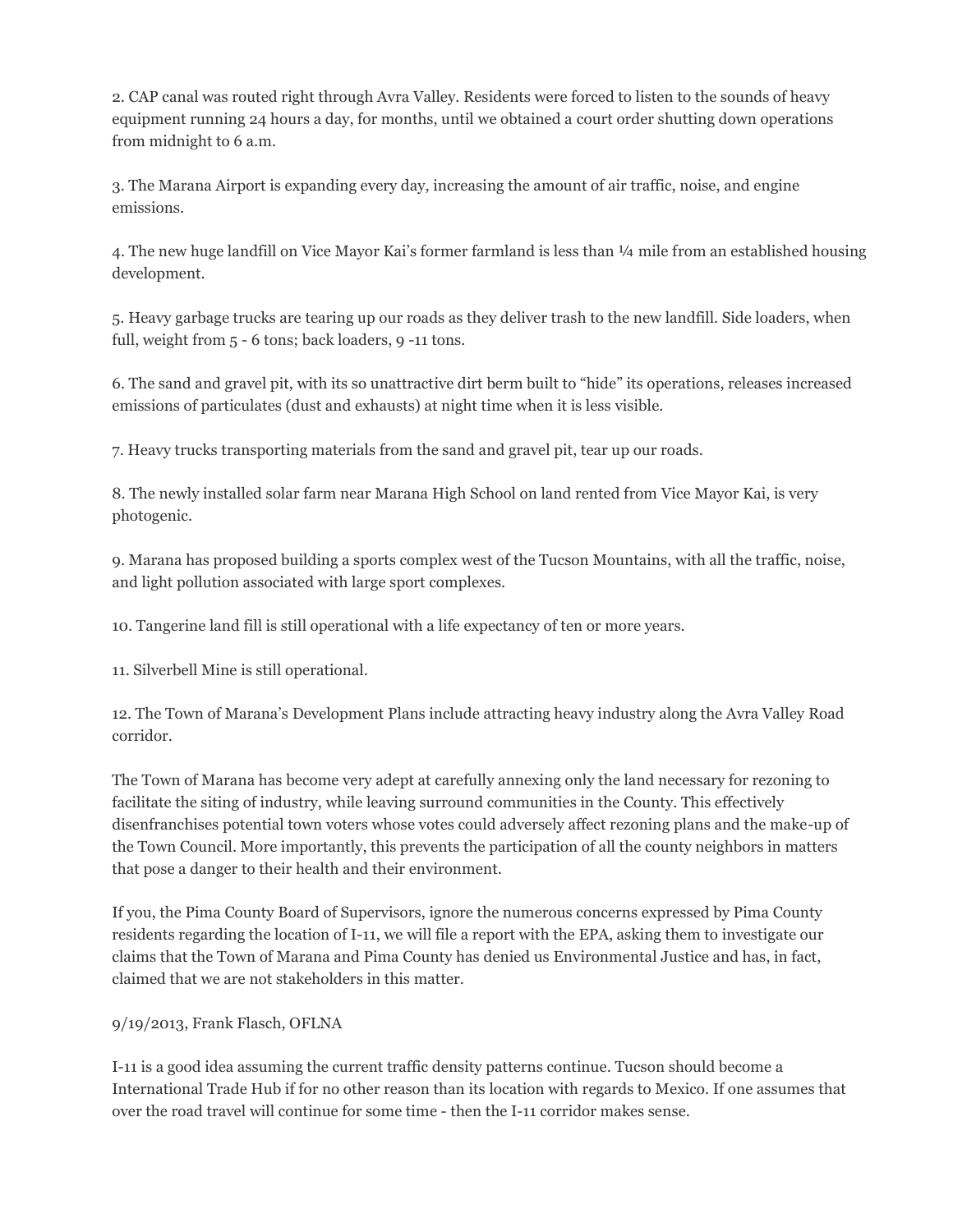One option to consider as an alternative is high speed rail between Tucson, Phoenix and LA. As the UP expands its demand and assuming the consolidation of truck usage with rail, this could alleviate much of the traffic we have on the roads today.

I personally think that as disposable income for many young people decreases ( not increases) we need to be thinking about mass transportation for both commerce and people.

9/18/2013, Rob Marshall, The Nature Conservancy of Arizona

[Comments on the proposed Interstate 11 Corridor-Wide Alignment Alternatives](http://i11study.com/wp/wp-content/uploads/2013/08/I-11-TNC-Comments-Appendices-9-18-2013.pdf) 

9/17/2013, Marco Tellez

I support the construction of I-11, in particular the segment from Las Vegas to Phoenix. This important link should be of the highest priority as portions of the current roadway are extremely dangerous and over crowded. While improvements have been made in the Arizona segment to Phoenix, there is much improvements that need to be made, specifically those segments that only contain one lane in each direction.

9/16/2013, Bill Knowles, Arizona Game and Fish Department

## AGFD I - [11 Level 1 analysis letter](http://i11study.com/wp/wp-content/uploads/2013/08/M13-08164151-I-11-Level-1-Analysis.pdf)

## 9/13/2013, Karen Klima

I am firmly opposed to the I-11 corridor through Avra Valley. I live at Mile Wide and Sandario Rds. I don't want to live right next to an interstate and I don't want to have to move! I think the city planners are not taking into account the viewpoints of the thousands of people who live in Three Points north to Avra Valley (including Picture Rocks). We moved out here to be away from all the traffic and congestion of the city and now city planners want to bring that out to this pristine area. Moreover, it will be ecologically damaging for all the parks and wildlife out here. I read some other comments referencing a double-decker interstate in town. That seems like a reasonable alternative to me!

9/11/2013, Randy Serraglio, Sierra Club Rincon Group

# [Letter Re: Insterstate 11/the Intermountain West Corridor Study](http://i11study.com/wp/wp-content/uploads/2013/08/Sierra-Club-Letter-091113.pdf)

9/10/2013, Ian Dowdy, Sonoran Institute

I'm sorry that this is late but I just wanted to make sure it was in the universe of alternatives. I believe it was suggested by others at the meeting in August but I'd like to see the proposed I-10 reliever which I believe is currently known as SR 801 connecting the Hidden Valley/Loop 303 freeway to the Hassayampa Freeway and SR 85. [I attached a crude exhibit.](http://i11study.com/wp/wp-content/uploads/2013/08/Sonoran-Alternative-Addition.pdf) I appreciate your consideration!

9/10/2013, Judy Patrick, Tucson Regional Economic Opportunities, Tucson Airport Authority and SCF Arizona

I am a member of the board of Directors of TREO (Tucson Regional Economic Opportunities) and on the Tucson Airport Authority Board as well as Chairman of the Board of SCF Arizona. I have been a 50 year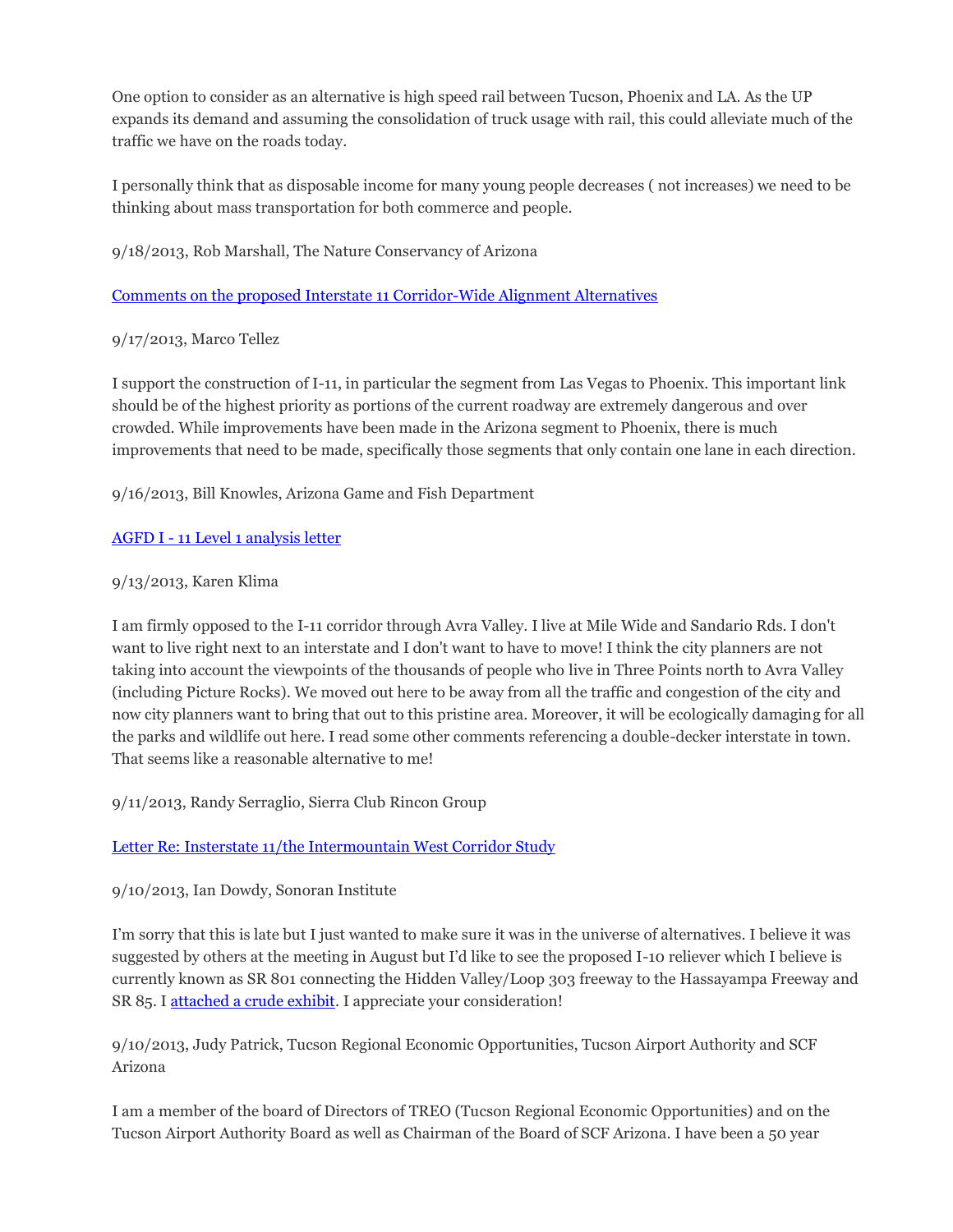Tucson resident owning a business in Tucson. This is to support the extension or future of the I-11 corridor coming down to Nogales thru Tucson. The best route to Mexico for I-11 extension is thru Tucson. The only rail coming out of Mexico comes in to southern Arizona at Nogales and the new Mariposa port of entry has just been improved. There is a tremendous amount of business going back and forth across the border. Mexico is planning there next major infrastructure improvement from Guaymas to Nogales so this is a natural extension. This will allow us to encourage the free flow of trade and be an asset for all of Arizona. I ask that you look at all options including going through Avra Valley. As a business community we have all come together on this important issue and hope that you will give this strong consideration.

## 9/10/2013, Ed Naranjo, Confederated Tribes of the Goshute Reservation

The Confederated Tribes of the Goshute Reservation is concerned only with **segment Alternative HH** which pass' through our aboriginal roaming area.

## 9/5/2013, Keith Emter

I am very concerned that the businesses are going to be the ones driving where the I11 coridor should be placed when going thru Wickenburg. Most Wickenburg citizens want it to be 7 miles West of Wickenburg and not right thru the middle of our town.

My vote is that the I11 should bypass the town of Wickenburg.

## 9/4/2013, Patrick Ballogg

I've noted some local businessmen wanting to route the 'bypass' through our small town [of Wickenburg] as they see dollar bills in that. I, and the majority of residents, see that as a move to really destroy our town. I hope you keep to the spirit of the CANMEX highway, rail, internet cable route and do not get swayed by individual interests (money) to route thru towns. Nearby is fine with proper access. We understand progress but are leery of special interests deciding this huge issue.

#### 9/3/2013, Bob Hazlett, Maricopa Association of Governments

Thanks for keeping us up to date on this matter. As you can guess, we are concerned about Mr. Cardin's remarks. It seems that the Maricopa County Parks and Recreation planning for the Vulture Mountains was completed with full knowledge of previous efforts by both of our agencies (ADOT-Wickenburg Bypass, MAG-Hassayampa Frwy and SR-74) and MAG Regional Council action to establish future high-capacity transportation corridors to the south and east of Wickenburg. We fully recognize the Section 4(f) implications that are at stake. The following is some background on what we know.

The Bureau of Land Management (BLM) incorporated the Ultimate Wickenburg Bypass (recommended by ADOT in December 1998) and CANAMEX corridors into their Bradshaw-Harquahala Planning Area Resource Master Plan dated October 2006. Planning for the Hassayampa Freeway and the SR-74/Lake Pleasant Freeway corridors were pursuant to those earlier mapping decisions during development of the Interstate 10/Hassayampa Valley Roadway Framework Study. In October 2008, MAG Regional council adopted both freeway corridors as illustrative projects when it accepted the study's recommendations. MAG coordinated with BLM throughout the delivery of both the Interstate 10/Hassayampa Valley Roadway Framework Study and the Wickenburg Add-On to the Hassayampa Framework Study (completed in 2011). For your information, a log was kept of all meetings (see [here](http://bqaz.org/pdf/wickenburg/BQAZ_2011-09-16_Final-Wickenburg-Framework-Study.pdf) for Hassayampa and here for Wickenburg). And to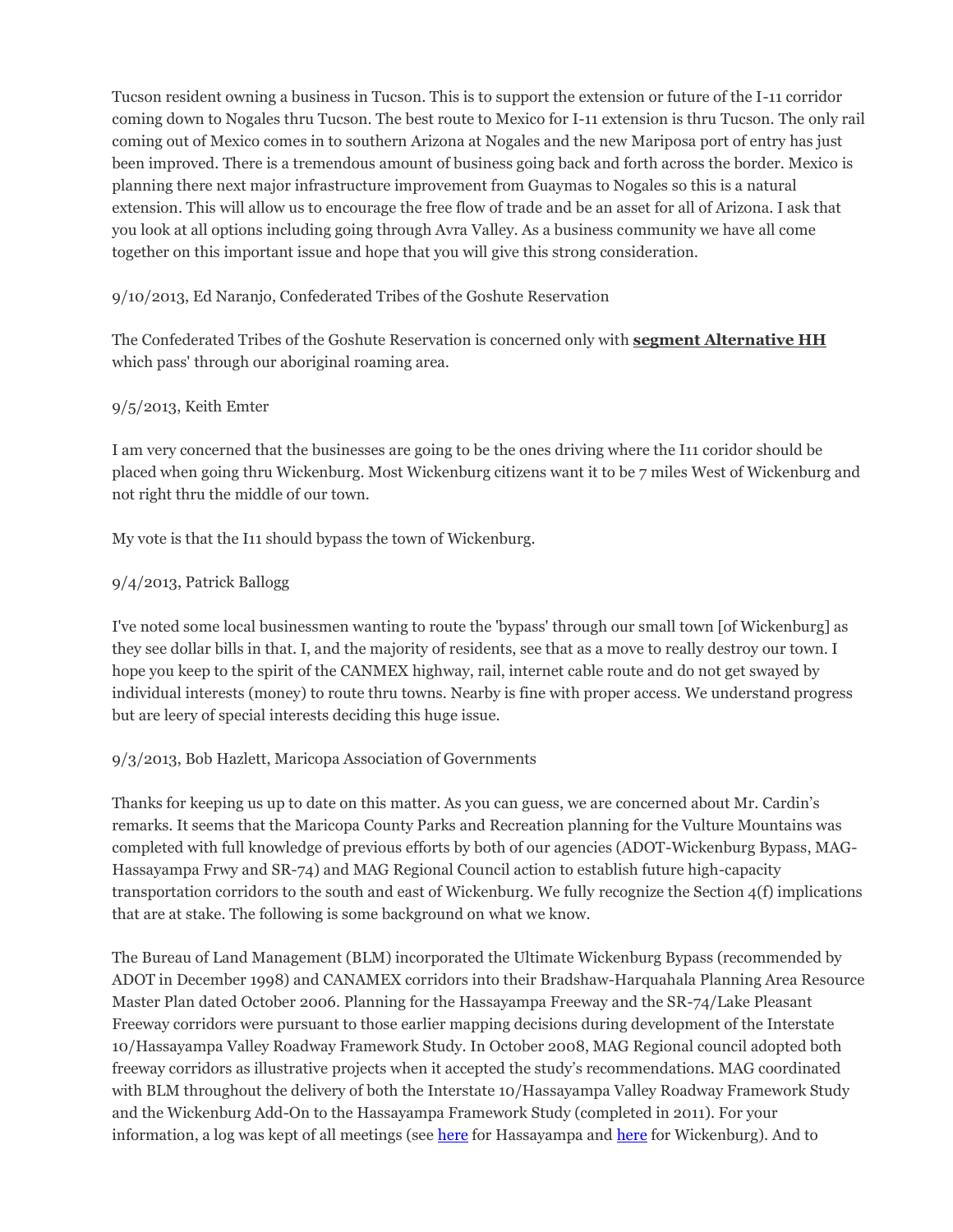illustrate these points, attached is the BLM's comments on the Hassayampa Framework Study from August 2007 noting that the corridors are consistent with their planning efforts with some mention about the Vulture Mountains Cooperative Recreation Management Area, but that nothing had been identified at that time (appears the decision to formalize this area was made in late 2008 according to an MOU that we cannot find on the Maricopa County Parks website).

During the Wickenburg Study development, Tim Strow met with Mr. Cardin on September 15, 2010 and showed him both corridors and noted that they were part of the MAG Regional Transportation Plan. He also noted that it was the Region's intent for the Hassayampa Freeway corridor to be part of the future Interstate Route between the Las Vegas and Phoenix metropolitan areas. At the conclusion of that meeting, Tim felt something could be worked out without the need to move the corridors as illustrated in both the Interstate 10/Hassayampa Valley Roadway Framework Study and the Hassayampa Framework Study for the Wickenburg area. This was the only occasion that Mr. Cardin consulted with MAG on the master planning for the Vulture Mountains Cooperative Recreation Management Area. No written comments were provided on the draft of MAG's Wickenburg study.

Finally, we did a brief review of the Maricopa County Parks and Recreation Department's September 2012 Vulture Mountains Cooperative Recreation Management Area Master Plan, located [here,](http://www.google.com/url?sa=t&rct=j&q=&esrc=s&source=web&cd=1&ved=0CCwQFjAA&url=http%3A%2F%2Fwww.maricopa.gov%2Fparks%2Fvulture%2Fpdf%2FVulture_Mtns_Cooperative_Recreation_Management_Area_Master_Plan_Final.pdf&ei=vBQdUqSVEaq3iwKy8YHQAg&usg=AFQjCNElUcohE6Ngf2IMoWKCvd58z4R2Jw&sig2=t-UqTOFRY8cfUrl1q-7mFw&bvm=bv.51470160,d.cGE&cad=rja) and found that this study does in fact note the planning from the Hassayampa Framework Study for the Wickenburg Area and that the document does incorporate the information related to SR-74 and the Hassayampa Freeway, as well as the latter freeway's potential designation as I-11 (p67). Maps illustrating the corridor as identified by MAG are included in their document (p68-69). There is no discussion in the document to opposing either freeway corridor nor moving them out of the Cooperative Recreation Management Area.

This is what we know now . . . please let me know if you have any further questions or comments.

# 9/1/2013, Jim Richhart

if i'am not to late put in comment of were i would like to see go though traveling back and forth kinsman to Tucson getting hung up from Wickenburg to Tucson is always adding time do new stop lights and so on ect...

my route suggestion is at highway 93 at BNSF under pass tie in-there heading over to vulture mine road at mountain pass area west of 60 and vulture mine road (basically keeping west of Wickenburg and head south east to Casa Grand or Picacho peak or the ostrich park place

# 8/31/2013, Sherie Steele, Altar Valley Conservation Alliance

We were taken aback to learn that our organization was NOT included in the Stakeholder groups. The Altar Valley, from 3-Points to Sasabe and from the Tohono O'odham Nation to O-19, more or less, will be severely and permanently impacted by this proposed highway. Please add our organization and the above email to any and all communications regarding this project.

# 8/30/2013, Albert Lannon, Avra Valley Coalition

# Dear Mayor Rothschild:

I read this morning of your strong support for an I-11 "trade corridor" in the Tucson region. While the Avra Valley Coalition has no position on such a trade corridor itself, there is only one route that is currently on the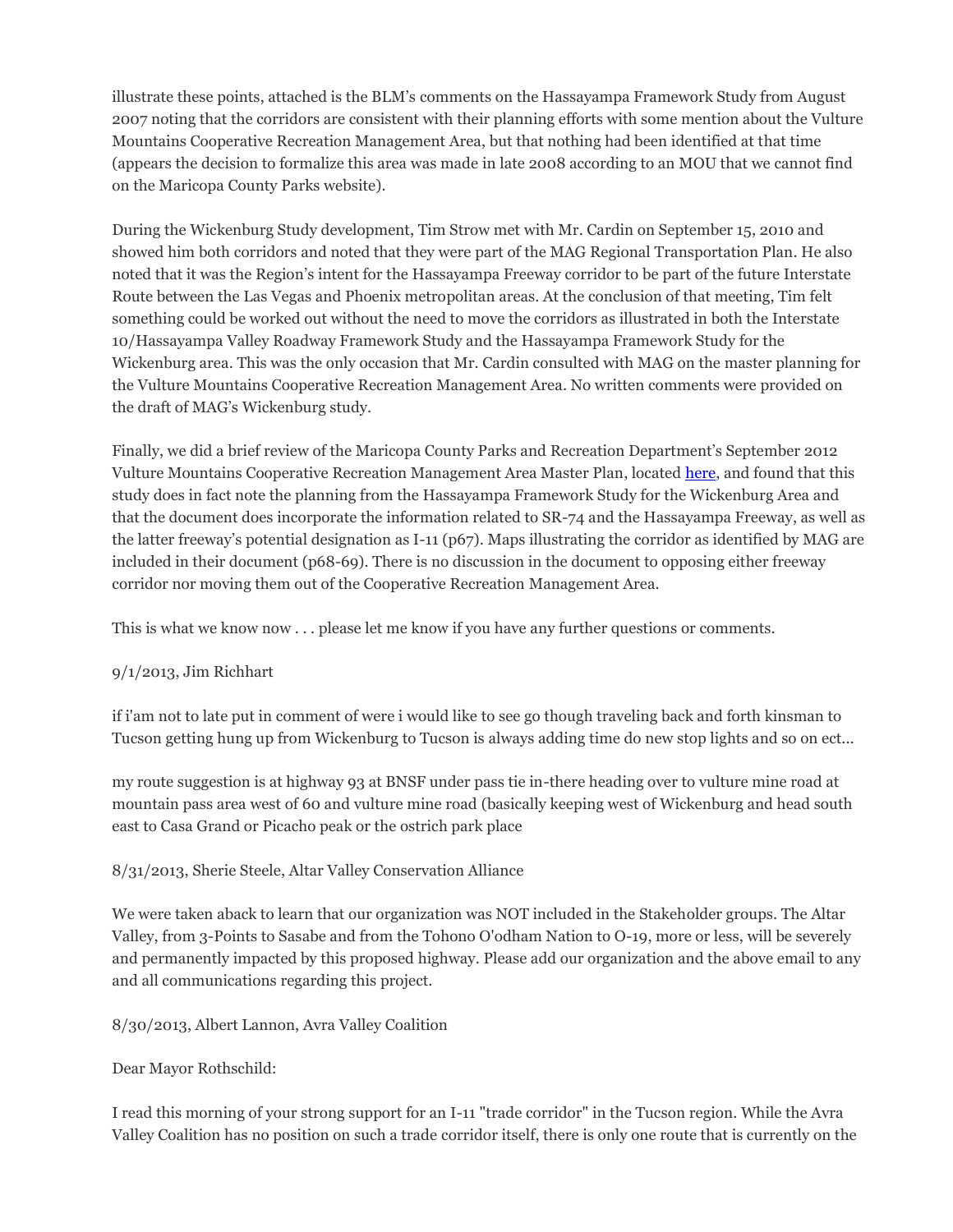table, the Avra Valley Highway being championed by Pima County Administrator Chuck Huckelberry. This despite a resolution by the Pima County Board of Supervisors opposing such a highway.

We in the Avra Valley, along with Saguaro National Park, Arizona Game and Fish, U.S. Bureau of Reclamation/Dept. of Interior, Coalition for Sonoran Desert Protection, Sierra Club, Friends of Ironwood Forest, Archaeology Southwest, Old Pueblo Archaeology, and others, strongly oppose any highway through a valley in which people have lived peacefully for over 10,000 years. It would change the Avra Valley forever.

I moved from Tucson to Picture Rocks to find affordable housing for my wife and myself, fixed-income seniors. When I first scouted out Tucson as a place to retire, friends told me, "If you only do one thing, visit the Arizona-Sonora Desert Museum." They were right, and that is part of what brought me to Tucson to live in Armory Park and later in Barrio Blue Moon.

The attractions of the Avra Valley, like the Desert Museum, Saguaro NP, Tucson Mountain Park, Old Tucson, Kitt Peak Observatory, etc. are important parts of Tucson's economic base and should not be put at risk.

An Avra Valley Highway will impact negatively and forever on these major visitor attractions and thus hurt Tucson. It will also hurt Tucson economically to divert traffic from I-10 to I-11, impacting the many businesses along the I-10 corridor.

The negative impacts on a rich archaeological area, on wildlife and wildlife connectivity link, on Tucson Water's holding ponds (and ultimately on Tucson's water) -- and on thousands of families -- cannot be undone once that highway is built.

There is an alternative, one raised by ADOT planners themselves during the I-10 Bypass debate five years ago: double-decking a portion of I-10, rather than building a new highway through the Avra Valley. ADOT's Jennifer Toth said then that double-decking six miles of I-10, from Ruthrauff to I-19, would do everything the planners believed needed done, and for just 10 percent of the cost of the Bypass.

Research by the Cascabel Working Group found that a shorter double-deck would do the job, from St. Mary's Road to I-19. Double-decking a portion of I-10 would cost a fraction of the cost of building a new highway, and meet the needs of a trade corridor. It would save the Avra Valley. It would save existing Tucson businesses and visitor attractions.

Mr. Mayor, last week I received a call from an 84-year-old Avra Valley resident. From the published map - which shows the 10,000 residents of Picture Rocks as a big empty space -- he believes his home is in the freeway's path. This man was forced from his home in Maryland by highway construction, and he was displaced again when the same thing happened in California. Now he wants to know if, at the end of his life, he is to be dispossessed yet again?

Please join us and Chuck the Huckelberry Highway. We can do better than that. I, and my neighbors, await your response.

8/30/2013, Rem Hawes, BLM Phoenix District

Dear Mr. Kies: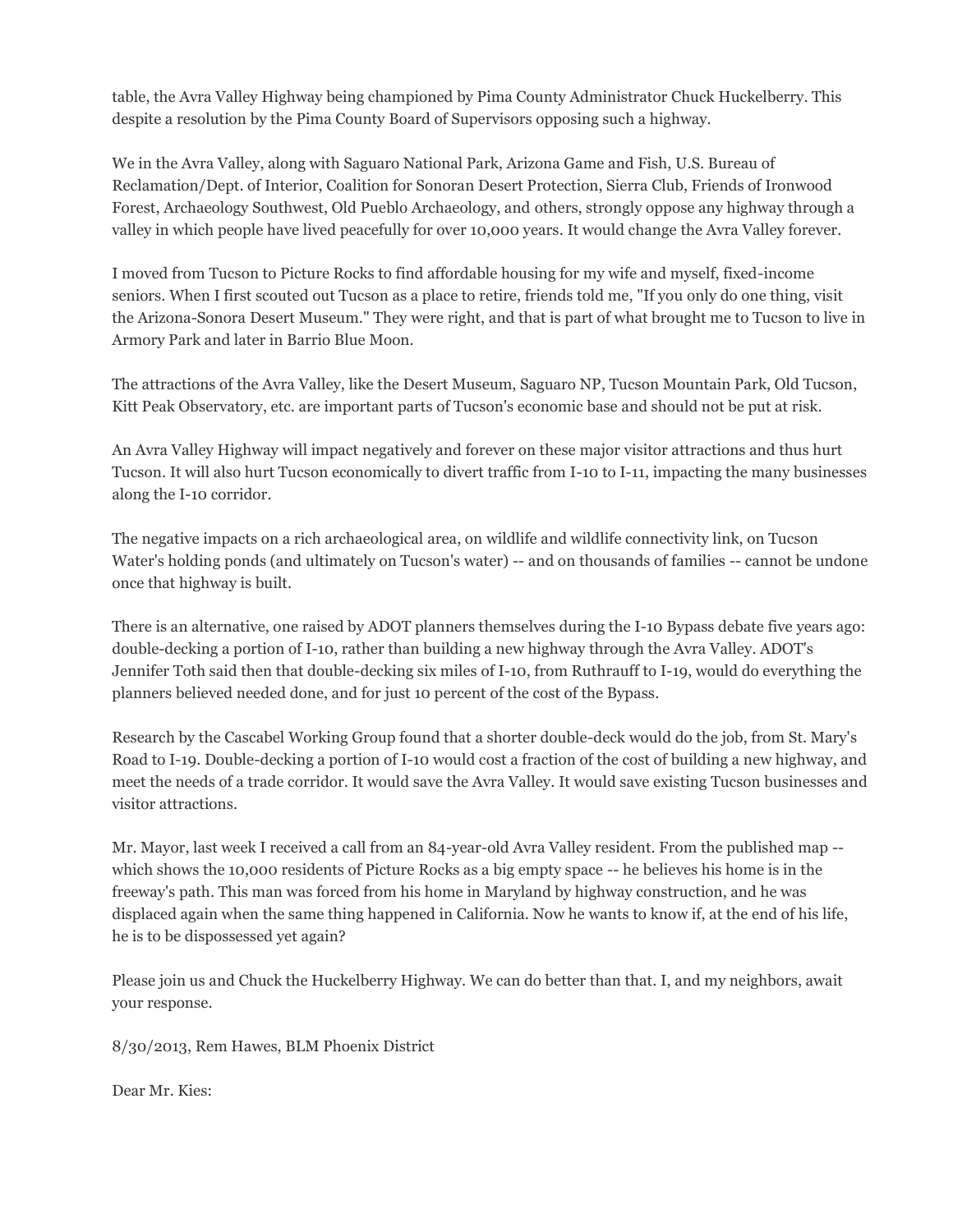Thank you for the opportunity to review and comment on the I-11 Intermountain West Corridor Study. Based on alignment alternatives shown at the August 14, 2013 stakeholder partners meeting, alignment 17 would bisect the Vulture Mountains Cooperative Recreation Management Area, south of Wickenburg.

On behalf of the BLM Hassayampa Field Office, which manages the one million acres of public land north and west of Phoenix including the Vulture Mountains area, we believe an interstate highway going through the largest Maricopa County / BLM recreation area in the state is a fatal flaw. [\(See attached map.](http://i11study.com/wp/wp-content/uploads/2013/08/Vulture_Mtns_CRMA_map.jpg)) The Vulture Mountains Cooperative Recreation Management Area, which includes BLM and Maricopa County Parks and Recreation lands and facilities, encompasses more than 70,000 acres east and west of Vulture Mine Road. It is critical that an I-11 corridor—which may include BLM-administered public lands—be identified to the west of the Vulture Mountains Recreation Area.

The Vulture Mountains Recreation Area includes Category II Desert Tortoise Habitat, and both the Vulture Peak and Caballeros Peak Areas of Critical Environmental Concern (ACEC) for raptor populations. The area includes numerous roads (paved and unpaved), hiking and equestrian trails, OHV tracks, and other recreation features. Along Vulture Mine Road, the Maricopa County Parks and Recreation facilities will include developed amenities including the Vulture Mountain Campground, Vulture Mountain Day-use area, and Vulture Mountain Off Highway Vehicle area. The OHV track and racing area west of Vulture Mine Road is one of only two places proximate to the Phoenix metropolitan area where commercial OHV racing is allowed in the state.

Please contact me if you have any questions.

## 8/30/2013, Elaine Folland

I oppose the proposed route through the Mile Wide and Sandario area. I especially take exception to Mr. Huckleberry' statement that says there would be minimal residential and environmental impact here. I live here and know what a busy area this is. The By-Pass study made it very clear how it would hurt the all of the plants and animls that use this area to go from the Saguaro National Park to the Ironwood National Forest. The park official have also explained how it would hurt tourism in our one-of-a-kind Sonoran Desert. I am particularly concerned about the CAP that runs through here and the new storage ponds from the Avra Valley Storage and Recovery Water Facility. If the proposed route is superimposed on a satellite picture you can see that we would be running the hazardous truck route from Mexico right next to Southern Arizona's water supply. The area is rich with ancient Hohokum artifacts. But mostly I am worried about the people in this neighborhood. They do not have the resources to recover displacement or worse, living next to an international trade route. It is not fair for some to sacrifice everything while others profit. If you go ahead with this, it must include compensation for the people of this area, and ways to mitigate harm to wildlife, our beautiful desert, and our water supply!

# 8/30/2013, Catalina Hall

My, you pro I-11 guys have been busy. Again I see news articles and names in favor of an expressway in the desert and yet no response from those of us who live here and those who protect our state.

We oppose any highway, expressway, road, bridge or path that runs through the desert or our homes. Any conversation that says otherwise is wrong.

8/28/2013, Joan Fontanilla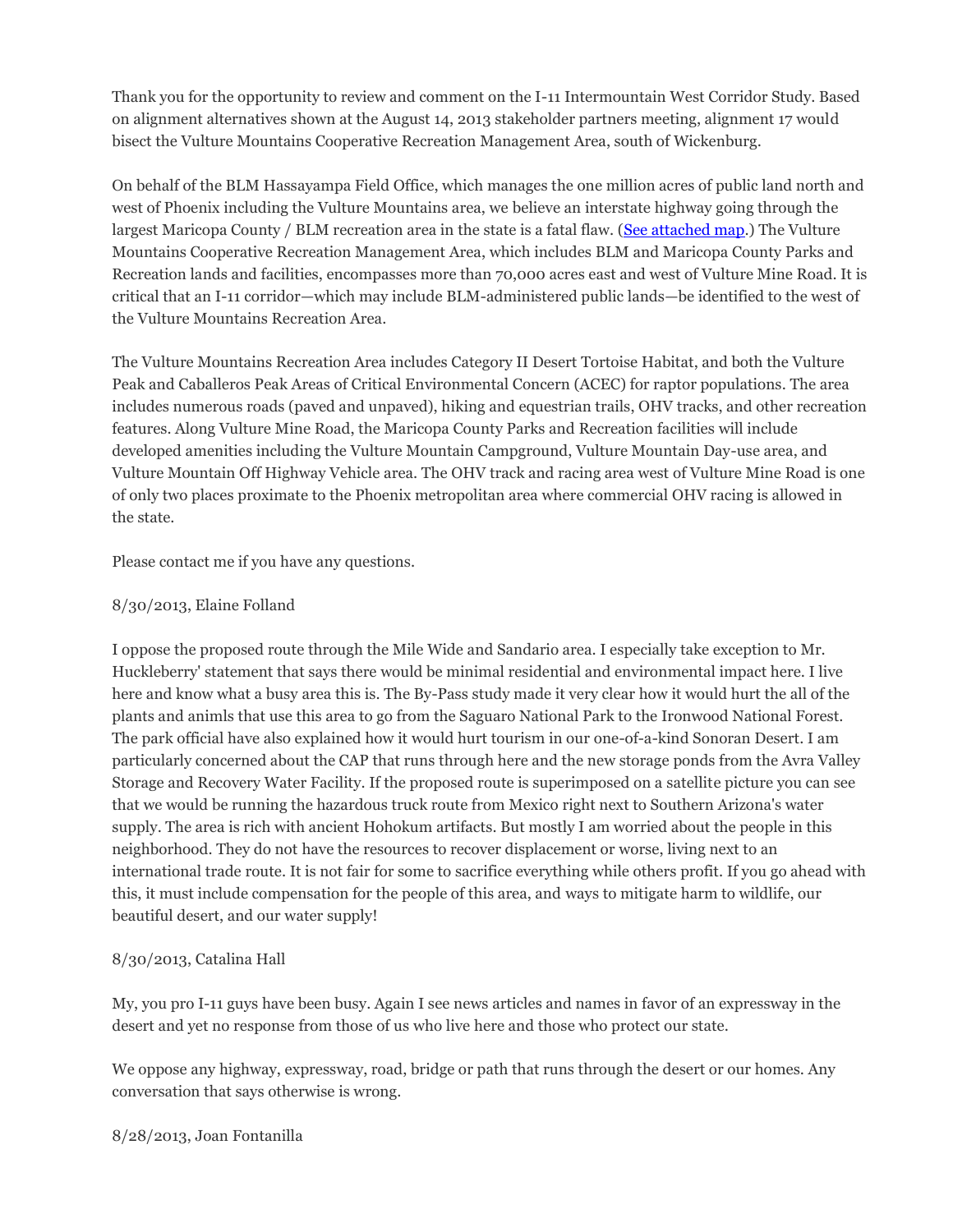I do not want the i 11 highway on Sandario Road because I fear traffic, pollution and the impact on wildlife. I am not convinced that the by-pass around Tucson is in the best interest of us the stakeholders

## 8/27/2013, Tim Bolton, Arizona State Land Department

I am reviewing the I11 study materials found on your website and so far have one concern regarding the following statement found in section 1.3.2 of the Existing, Natural and Build Environment Tech Memo:

- While serving as a major landowner in Arizona, the primary and continuing goal of the Arizona State Land Department (ASLD) is to increase revenue for the beneficiaries of the State Trust (Arizona's public school system and other public institutions) by enhancing value and optimizing economic return on the sale of State Trust lands for private development. This serves as an opportunity for the I‐11 Corridor, which has the potential to increase land values for private sale, thereby supporting the mission of ASLD, and in turn, fostering growth and development in appropriate locations.
	- $\circ$  The statement underlined above is very difficult to quantify. Understanding that the statement emphasizes the term "potential," the Department prefers that this section only include the Trust's mission statement ([http://www.azland.gov/support/missiongoals.htm\)](http://www.azland.gov/support/missiongoals.htm).

#### 8/27/2013, Sarah Smallhouse, Thomas R. Brown Foundations

Planning for this trade and transportation corridor is crucial if we are to build the future of the west in a way that supports both thriving economies and quality of life. The commercial pathway from the Mexican border north has never been more interesting or more important. Development of the Sun Corridor must be the principal strategy for the State of Arizona. These two facts make transportation infrastructure in the intermountain west, particularly in Arizona, the most important infrastructure we could put in place. Predictably there will be those who are fearful of new interstate development and what it will bring with it, but careful planning is the key to minimizing negative impacts. A few loud voices must not be allowed to dominate decisions that will impact an entire region, the state, even the competitiveness of our country. Furthermore, Arizonans need to be prepared to shoulder a greater proportion of the cost. In the past the federal government subsidized transportation to a greater extent than what is possible today. We need to be prepared to look at new funding models, especially tolls. The time horizon is long - it is essential we keep our eye on the ball and stay steady for years to see this through, but nothing could be more worth it. With better roads and transportation the region will have greater prosperity and be able to generate the wealth needed to fund all the other amenities - and essentials - we value most.

8/26/2013, Leigh E. Johnson, Maricopa County Parks & Recreation

[Letter regarding: I-11 and Intermountain West Corridor Study \(Universe of Alternatives\)](http://i11study.com/wp/wp-content/uploads/2013/08/Interstate11_CommentLetter_signed.pdf)

8/26/2013, Cherie Campbell, Pima Association of Governments

[Letter regarding I-11 alternative alignments](http://i11study.com/wp/wp-content/uploads/2013/08/I-11_Intermountain_West_Corridor_Study_comment_letter_to_ADOT_from_PAG_Aug232013.pdf)

8/23/2013, Diane Arnst, Arizona Department of Environmental Quality

[Letter regarding "Comments on I-11 Corridor Alternatives Analysis"](http://i11study.com/wp/wp-content/uploads/2013/08/130823-SignedI-11-Comments-to-ADOT.pdf)

8/23/2013, Duff C. Hearon, Ashland Group, LLC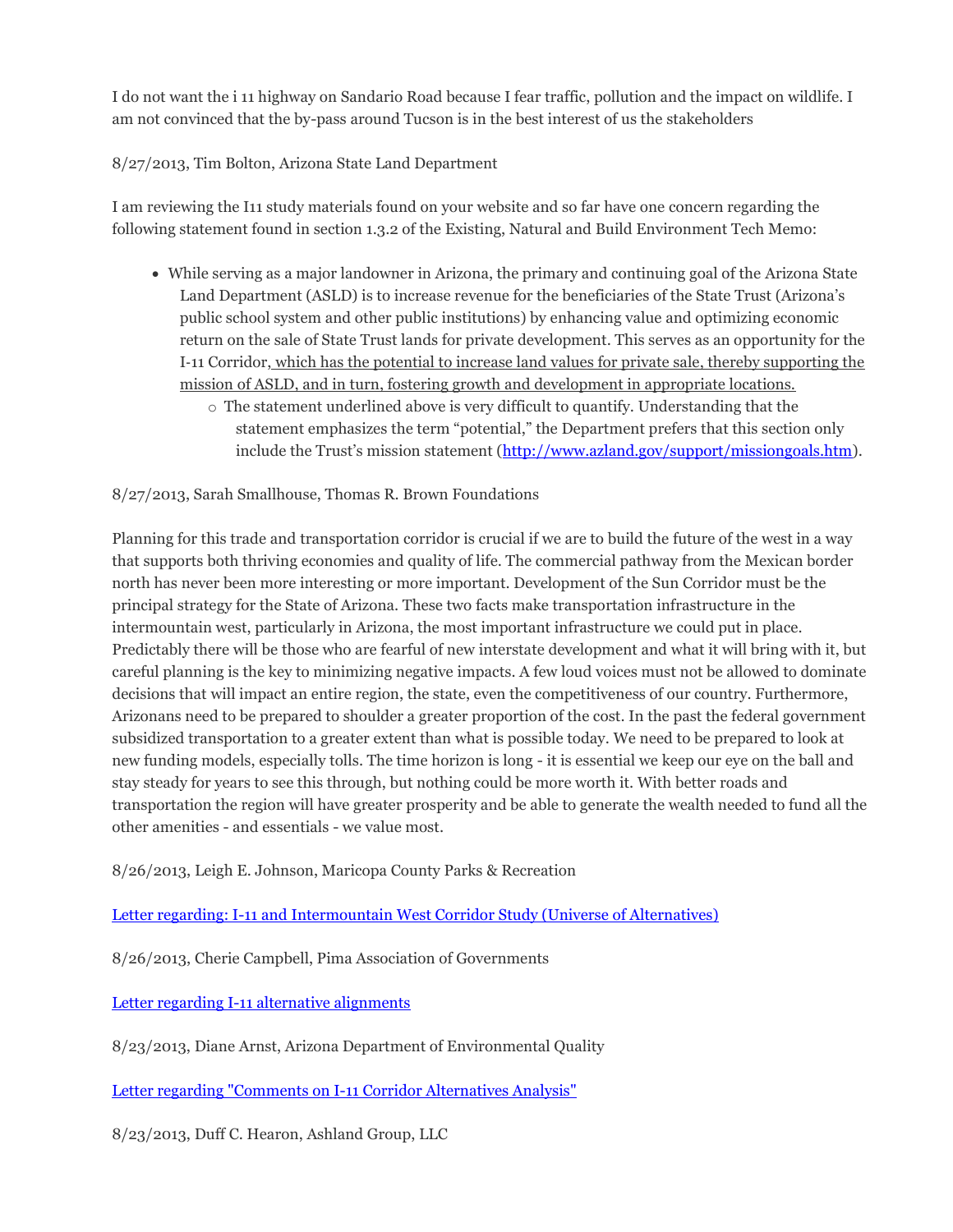This Corridor is one of the most important economic development issues of the Region. It is a critical trade and commerce corridor of the region. It will connect Mexico and points south from the tip of South America to the Sun Corridor of Metro Tucson, Phoenix and Las Vegas. Also, it creates activity and commerce that will tie to I-10 (the only all weather Interstate that fully connects the east and west coasts the US). Thus, it is not just important for the region, but, also for all commerce and trade in the US. It is a key element for the longer term full connection of Latin America through the US to Canada.

We need to explore alternative options to those used in the past for funding Interstate Highways. For I-11, we need to evaluate the benefits and costs of user fees, toll roads and other options. For example, a sound study showing the amount of user fees such as toll fees from its use could be the basis for bonding I-11.

## 8/23/2013, Elsa Swyers

...Regarding the "Existing Natural and Built Environment Tech Memo" - I've taken a look at - very impressive with all the detail! What I found to be disappointing is that there does not appear to be mention of Saguaro National Park West\* which is in the same area as Tucson Mountain Park and the Tucson Mitigation Corridor. Since Ironwood Forest National Monument is identified on Figure 1-5, pg. 26 I would have expected an indication of a National Park which has higher standing federally than a Monument. Also the text on pg. 25 fails to list National Park in the first paragraph. I would also suggest that in addition to the National Park, the Arizona Sonora Desert Museum should be acknowledged as both of those areas draw not only local visitors but national and international visitors in addition to protecting the Sonoran Desert wildlife and vegetation.... \*There is also Saguaro National Park East but that is not in these areas of interest from what I see on the maps.

# 8/23/2013, Robert Medler, Tucson Metro Chamber of Commerce

It is essential the I-11/intermountain West Corridor provide an easily accessible and economically beneficial route. As such, we believe it makes the most sense for the southern corridor to be from the Mariposa Port adjacent to Nogales, Arizona, through the metropolitan Tucson area and northward to the Phoenix metropolitan area.

Connecting the designated I-11 corridor to the Mariposa Land Port of Entry, and Mexico Federal Highway 15 to the south, provides a direct economic benefit to the State of Arizona and an important route within the CANAMEX corridor. As growth occurs, Intestates 19 and 10 will meet and/or exceed capacity for both commercial and personal use. Identifying a viable alternative now is essential.

While specific routes have been proposed by some and minor opposition has been heard, I encourage the study group to continue its effort in identifying an appropriate corridor for a southern corridor for the I-11 project.

# 8/22/2013, Commissioner Dan Schinhofen, Nye County, NV

Nye County welcomes the opportunity to comment on the "universe of alternatives" associated with the I-11 corridor study. We are pleased to note the inclusion of segment 55 on both the Las Vegas Metropolitan Area and Northern Nevada Future Connectivity portions of the study. Segment 55, the ultimate alignment of which will be determined at some point well into future, will provide enhanced connectivity within Nye County consistent with our Nye County Regional Transportation Plans and previous correspondence with the I-11 Study Team.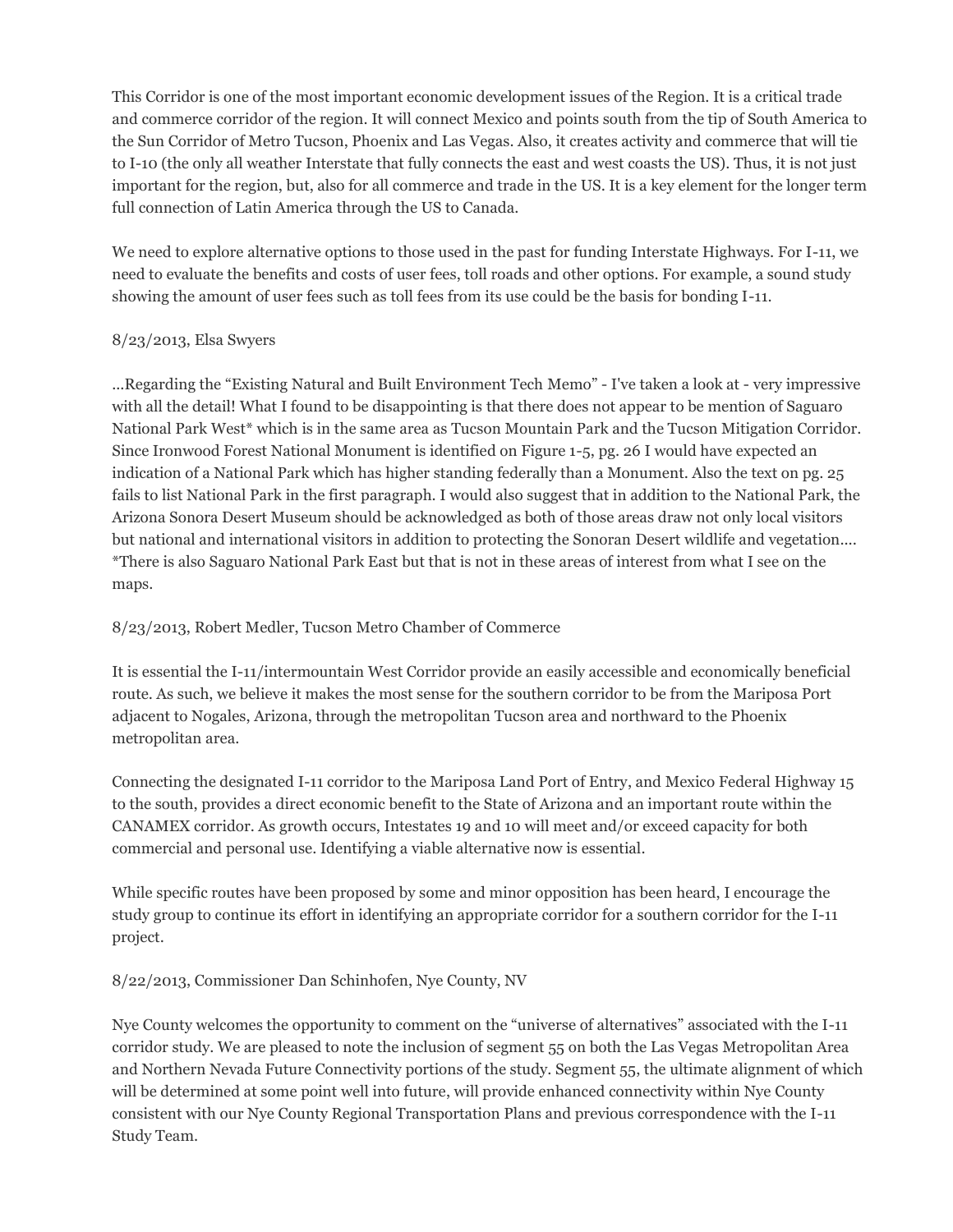We look forward to our continued involvement as the study moves forward.

## 8/22/2013, Bayard H. Brattstrom

1. What is wrong with the current Hy 93 when it is finished to 4 lanes withmaybe a bypass around Kingman?? Cheaper? 2. If I-11 will be on a new path different from Hy 93, then there is alot of environmental issues, including protected species of plants, birds, and the Desert Tortoise. 3. Big costs will be for bridges over desert washes, the major costs for the current widening of Hy 934. The current Hy 93 is already part of the Mexico-Canada transportation corredor system. 5. While you are talking about the positives, you also need to mention the negatives, especially costs and environmental issues. Yours, Bayard H. Brattstrom, Professor of Zoology, Emeritus, California State University, Fullerton, now living near Wikieup, AZ

8/22/2013, Stephen S. Chang, Surprise Community and Economic Development Department

Letter dated 8/22 with the subject line: "Comments on the Universe of Alternatives for Interstate 11 and the Intermountain West Corridor Study". [\(Click here to view letter.\)](http://i11study.com/wp/wp-content/uploads/2013/08/Surprise-Comments-on-I-11-Universe-of-Alternatives.pdf)

# 8/20/2013, Edward "Ted" Maxwell, Southern Arizona Leadership Council

It is important for the Intermountain West Corridor to link the transportation route from the Mexico border through the Sun Corridor to Nevada and beyond. The southern portion of this corridor is extremely critical for the growth and opportunity of the Northern Mexico region to include its ports. Continued development of Interstate 11 south of Phoenix will be vital to ensure smooth, effective movement of goods and supplies traveling both northbound from the ports and factories of Mexico as well as east bound transport from the ports of Southern California. In the future, Interstate 10 will not be able to service the required commercial and personal road travel of our growing region and nation.

Please continue exploring the southern route possibilities with emphasis on the most viable and economically sound port of entry from Mexico. I believe the Port of Mariposa is the logical and fiscal choice. I am sure your future efforts will prove this true. Please do not allow the concerns of the few to overshadow the benefits to the significant majority of Arizona citizens.

#### 8/20/2013, Lance Jungmeyer, Fresh Produce Association of the Americas

While the FPAA strongly supports improving infrastructure from all Arizona ports of entry to accessible trade and travel corridors in the state, the FPAA believes that Alternative C as presented in public meetings for the I-11 project has the potential for greatest growth and also return on investment. This alternative highlights the trade route from the Mariposa Port of Entry to I-19 and tying into I-10. [\(Click here to view full letter.](http://i11study.com/wp/wp-content/uploads/2013/08/I-11-Comments-Aug-2013.pdf))

#### 8/19/2013, Carol Owens, picture rocks citzen

I attended the August 13th meeting held in Tucson. Looking at a map that included Arizona & Mexico, I would like to add a note that going South from I-10 to Lukeville. Than helping Mexico build a 75 mile HIGHWAY down to "their" highway 15. It was noted in the meeting that Mexico didn't appear to have any interest or capability of building any "new" roads. To me helping Mexico build a 75 mile road would be cheaper, easier, and wiser than trying to fight going thru Tucson or Avra Valley.

8/19/2013, Virginia Berry, Tucson Saddle Club, Pima Trails Ass. Pima County Democratic Party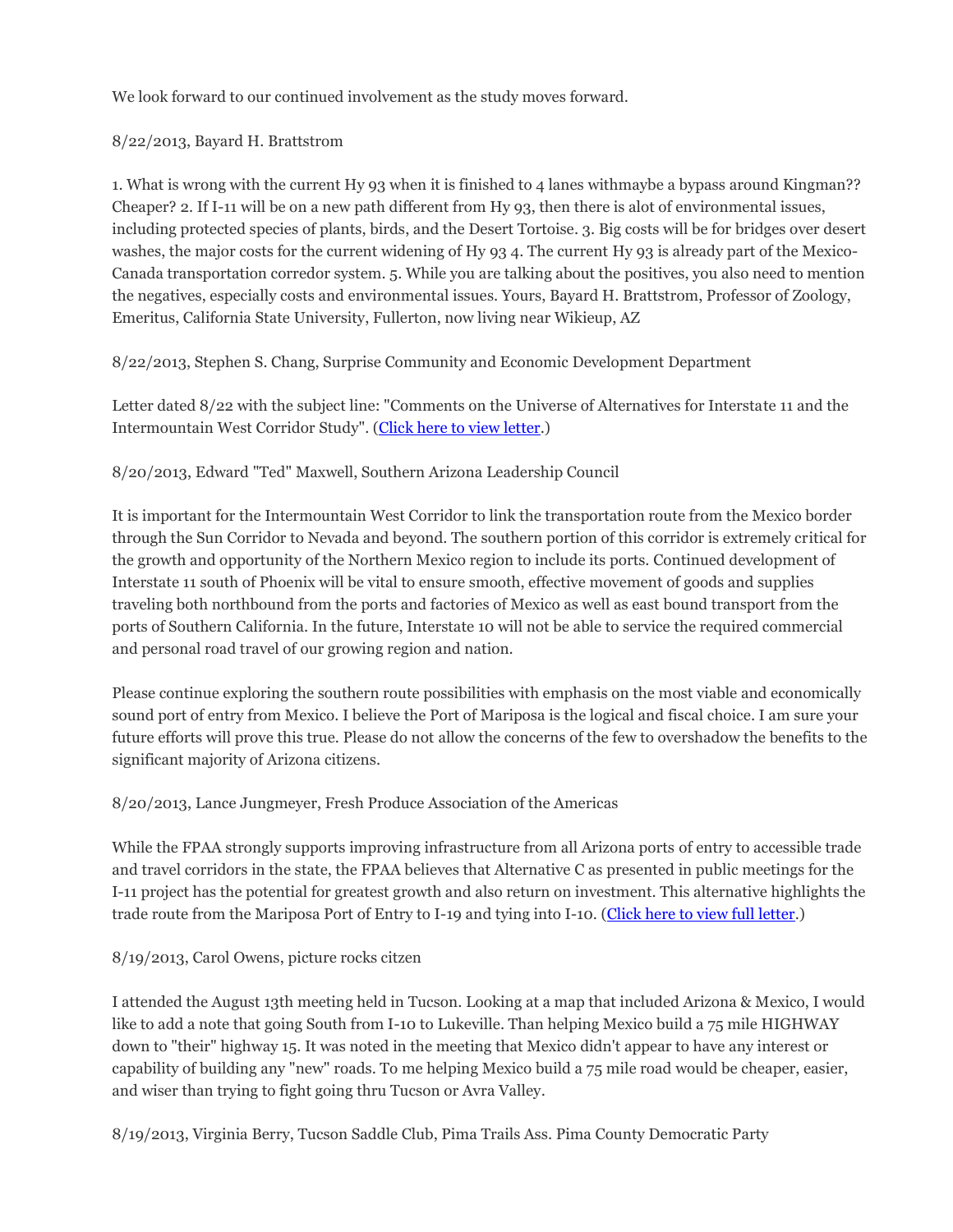I am horrified at the idea of having a major highway go through the Avra Valley. It will be ghastly for wildlife, for Saguaro Natl Park West, for Tucson Mountain Park, for Ironwood Monument, for the Arizona-Sonora Desert Museum, and for Old Tucson, to say nothing of the thousands of residents who have settled out here for the peace, quiet, and closeness to nature. It will be life changing for every interest group I just mentioned. And the change will be anything but favorable. We don't need a superhighway through this area any more than we needed a major power line when Arizona Public Service proposed that some years ago.

You want to make it easier for long distance traffic to get through Tucson? Add another couple of lanes to I-10 and designate he left hand lanes for through traffic only, with a barrier in place to keep people from cheating. Don't tear up a relatively unspoiled area that has all kinds of current users dependent on peace and quiet.

#### 8/13/2013, Robin Clark

"We are vigorously opposed to any potential highway bypass route through the Avra Valley and adjacent to the Barrio Sapo neighborhood...." [\(Click here to view full letter .](http://i11study.com/wp/wp-content/uploads/2013/08/2013-08-13_Resident-Letter_Clark.pdf))

8/13/2013, Albert Lannon

"No I-11 Freeway Through the Avra Valley!..." [\(Click here to view full letter.](http://i11study.com/wp/wp-content/uploads/2013/08/2013-08-13_Avra-Valley-Coalition-letter.pdf))

8/14/2013, Diane Arnst, AZDEQ

Something else to consider in evaluation of alternatives for I-11 Southern connectivity; I-8 appears to be the better option[. http://www.abc15.com/dpp/news/state/americas-most-dangerous-roads-list-includes](http://www.abc15.com/dpp/news/state/americas-most-dangerous-roads-list-includes-arizonas-stretch-of-interstate-10)[arizonas-stretch-of-interstate-10.](http://www.abc15.com/dpp/news/state/americas-most-dangerous-roads-list-includes-arizonas-stretch-of-interstate-10)

8/14/2013, Si Schorr

Strongly favor I-11 thru Tucson area to the border

8/15/2013, Mike Hammond

This infrastructure investment is critical to the economic survival of So. Az. Even those affected by the construction of this freeway want opportunities for their children to work and live here. We must balance the need for infrastructure investment with environmental and parochial concerns recognizing the trade-off and not allow small constituencies to prevail. In the long term, it is in their best interests to allow for investments such as the I-11 corridor.

# 8/15/2013, Lisa Thiel

I am opposed to the building of the Tucson segment of the 1-11 (through the Avra Vally area) for numerous reasons: First, you are assuming that 20 -30 years from now ,this type of standard highway will still be the most economic and desirable form of transportation system. With the current uncertainty about the future of oil,and the proven need to prevent air pollution resulting in the growing global trend towards green ,energy efficient vehicles, it most likely will not be. Given that, it makes even less sense to impose the irreversible damaging impact of a full scale highway running through and ruining a culturally and ecologically sensitive area. The irony is that these huge irreplaceable losses to our community and to our environment may possibly be for nothing, as this type of highway may in fact become obsolete within a decade or two after it is built. The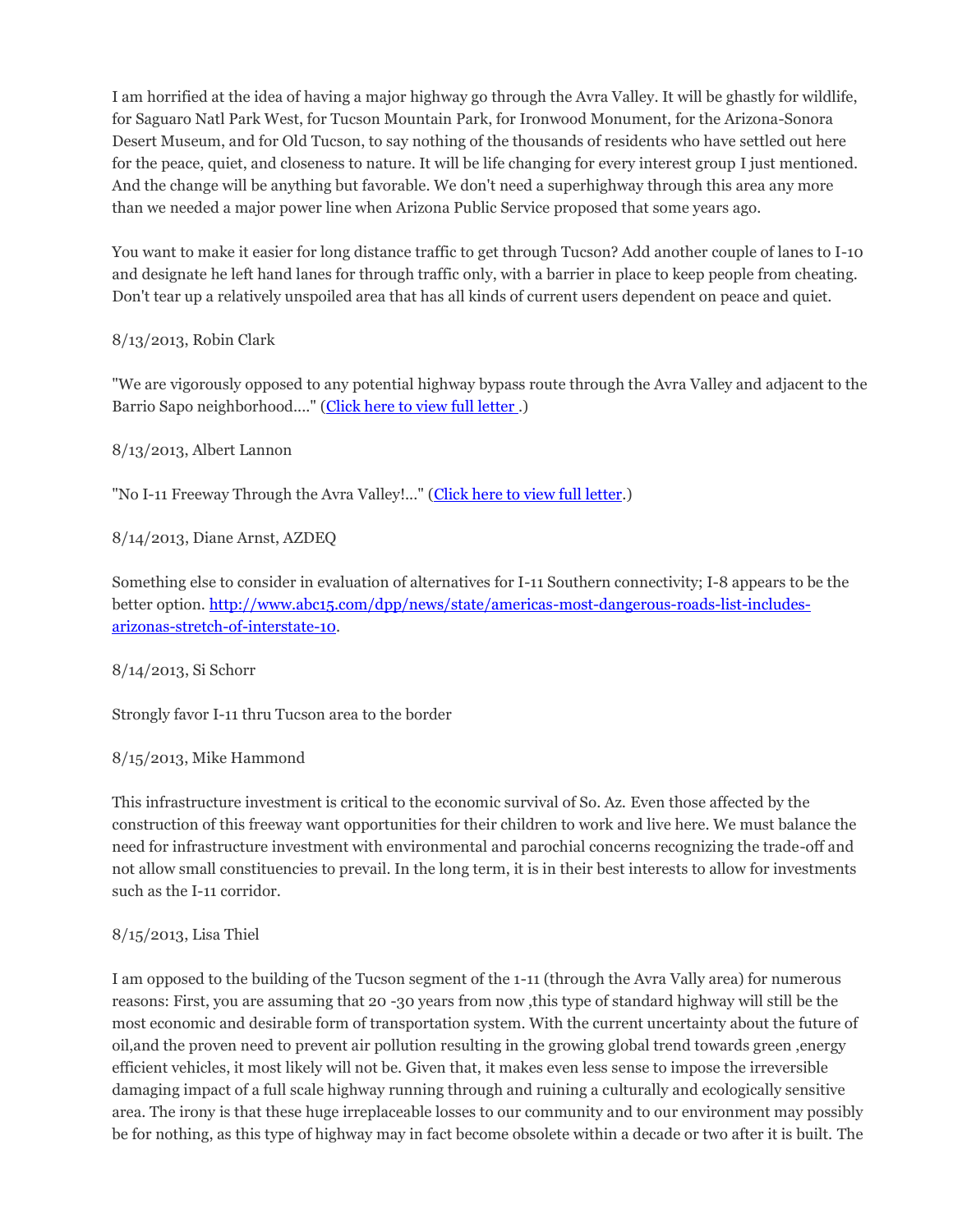pollution and the proximity of the noise and disturbance of a freeway compromises the well being of an already fragile ecosystem of the Saguaro National Forest,one of our state's most precious and unique assets, and a key component in our Tucson tourism economy. Tucson's' clear skies and natural beauty are its hallmark that attracts people from all over the world .How many people will return to a National Park with dying Saguaros ,diminishing wildlife and a layer of smog in the air ? In the meantime, you will be destroying people's homes, their quality of life, the property value of their homes and lands that still remain ,(making many homes unlivable and unsellable), as well as compromising the health and the well being of the residents who do remain - many of them retirees who invested their life savings in homes outside of a city in order to live in a cleaner environment. "Economic Growth" and "new jobs" should not be created at the expense of the quality of life of taxpaying Americans or to the detriment of the environment.

## 8/15/2013, Brian Metcalf

I have lived around and hiked in the Tucson Mountain for the last 30 years. I can see clear across the Altar and Avra Valleys to the Baboquivari Mountains, Picacho Peak and beyond. The Tucson Mountain Park still has a population of deer, javelin, fox, desert Tortoise, and much more. My concern is that the wildlife corridors and habitat that connect the Tucson Mountain Park be aggressively preserved in order to protect what has become a very fragile and endangered ecosystem, as the result of the massive development to the north, south, and east of Tucson Mountain Park. Protection of the remaining ecosystem west of the Tucson Mountains must be a primary value in any proposal to consider the construction of major roads or commercial development in this area. Thank you and please put me on your email list.

## 8/14/2013, Si Schorr

Strongly favor I-11 thru Tucson area to the border

# 8/14/2013, Mike Holmes, Imagine Greater Tucson

Imagine Greater Tucson, in cooperation with the Sonoran Institute and Arizona Forward will be facilitating a broad community conversation about the ITC and I-11, helping flag and address community concerns, including ones related to proposed highway modifications, new routes, etc. We invite to ADOT to work with us as part of their planning process. and to coordinate outreach schedules as much as possible so that we reinforce each others efforts.

# 8/14/2013, Ed Stolmaker

Economic development is key to the success of Arizona and I-11 will allow Arizona to be in the for front for moving goods and services from Mexico to Canada. If Arizona does not move quickly other states will provide other options.

# 8/13/2013, Kery Silvyn

The I-11 corridor - as part of the overall Canamex and Intermountain West Corridor - is a critical component to growth in Arizona and particularly the Tucson region. The Tucson region is uniquely situated to handle and be part of the overall Canamex Corridor because of the I-10 east/west corridor, capacity on I-19 and the Mariposa Port of Entry, and the recent decision made by the Pima County Board of Supervisors to identify a potential International Trade Corridor to assist with traffic issues along I-10 and connect to I-11. The Tucson region has all of the components needed for a robust International Trade Corridor to accommodate and